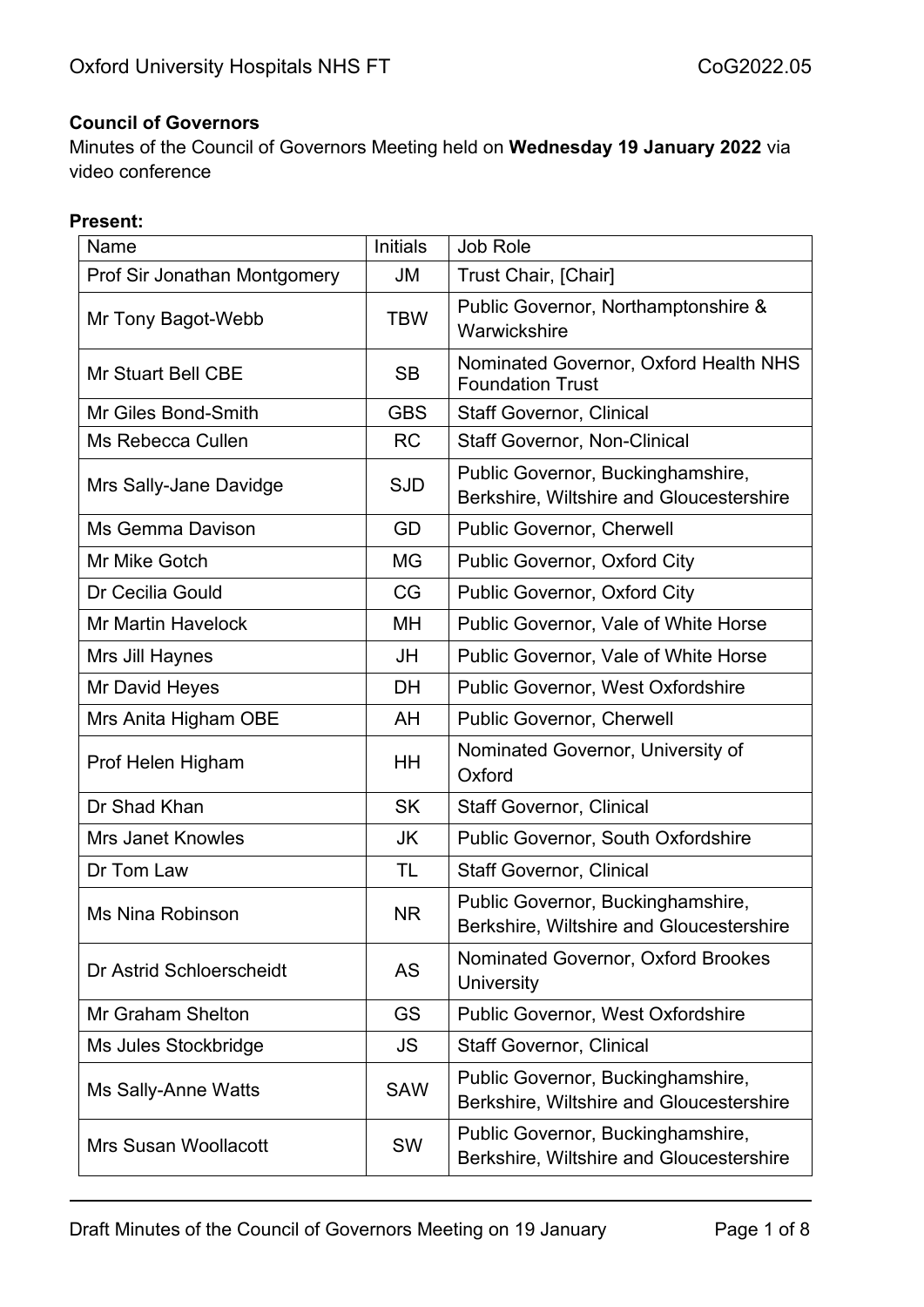| Mr Jonathan Wyatt | JWy | Public Governor, Rest of England and<br>Wales   |
|-------------------|-----|-------------------------------------------------|
| Ruby              | R   | Nominated Governor, Young People's<br>Executive |

#### **In Attendance:**

| <b>Caroline Rouse</b>       | <b>CR</b>  | <b>Foundation Trust Governor and</b><br>Membership Manager, [Minutes]              |
|-----------------------------|------------|------------------------------------------------------------------------------------|
| <b>Mr Elliott Dickenson</b> | ED         | Corporate Governance Project Manager                                               |
| Ms Claire Flint             | CF.        | <b>Non-Executive Director</b>                                                      |
| Ms Paula Hay-Plumb          | <b>PHP</b> | Non-Executive Director                                                             |
| Dr Bruno Holthof            | BH         | <b>Chief Executive Officer</b>                                                     |
| Ms Sarah Hordern            | <b>SH</b>  | <b>Non-Executive Director</b>                                                      |
| Ms Viv Lee                  | VL         | <b>Childrens Patient Experience and Child</b><br>Mortality, Childrens Safeguarding |
| Ms Katie Kapernaros         | KK.        | <b>Non-Executive Director</b>                                                      |
| Prof Tony Schapira          | <b>TS</b>  | Non-Executive Director                                                             |
| Dr Neil Scotchmer           | <b>NS</b>  | <b>Head of Corporate Governance</b>                                                |
| Ms Anne Tutt                | AT         | <b>Non-Executive Director</b>                                                      |
| Ms Joy Warmington           | <b>JW</b>  | <b>Non-Executive Director</b>                                                      |

#### **Apologies:**

| Mr Gareth Kenworthy | <b>GK</b> | Nominated Governor, Oxford Clinical<br>Commissioning Group |
|---------------------|-----------|------------------------------------------------------------|
|---------------------|-----------|------------------------------------------------------------|

## **CoG22/01/01 Welcome, Apologies and Declarations of Interest**

- 1. Those present were welcomed to the meeting and apologies noted as indicated. No declarations of interest were made.
- 2. JM noted that executive directors other than the Chief Executive had been stood down from the meeting to better manage the current operational pressures that the organisation was facing.
- 3. Further to the announcement that Dr Bruno Holthof would be standing down as Chief Executive Officer in June, JM thanked BH for his leadership over the last six and a half years, but particularly during the period of the pandemic, with the unforeseen challenges that it had presented.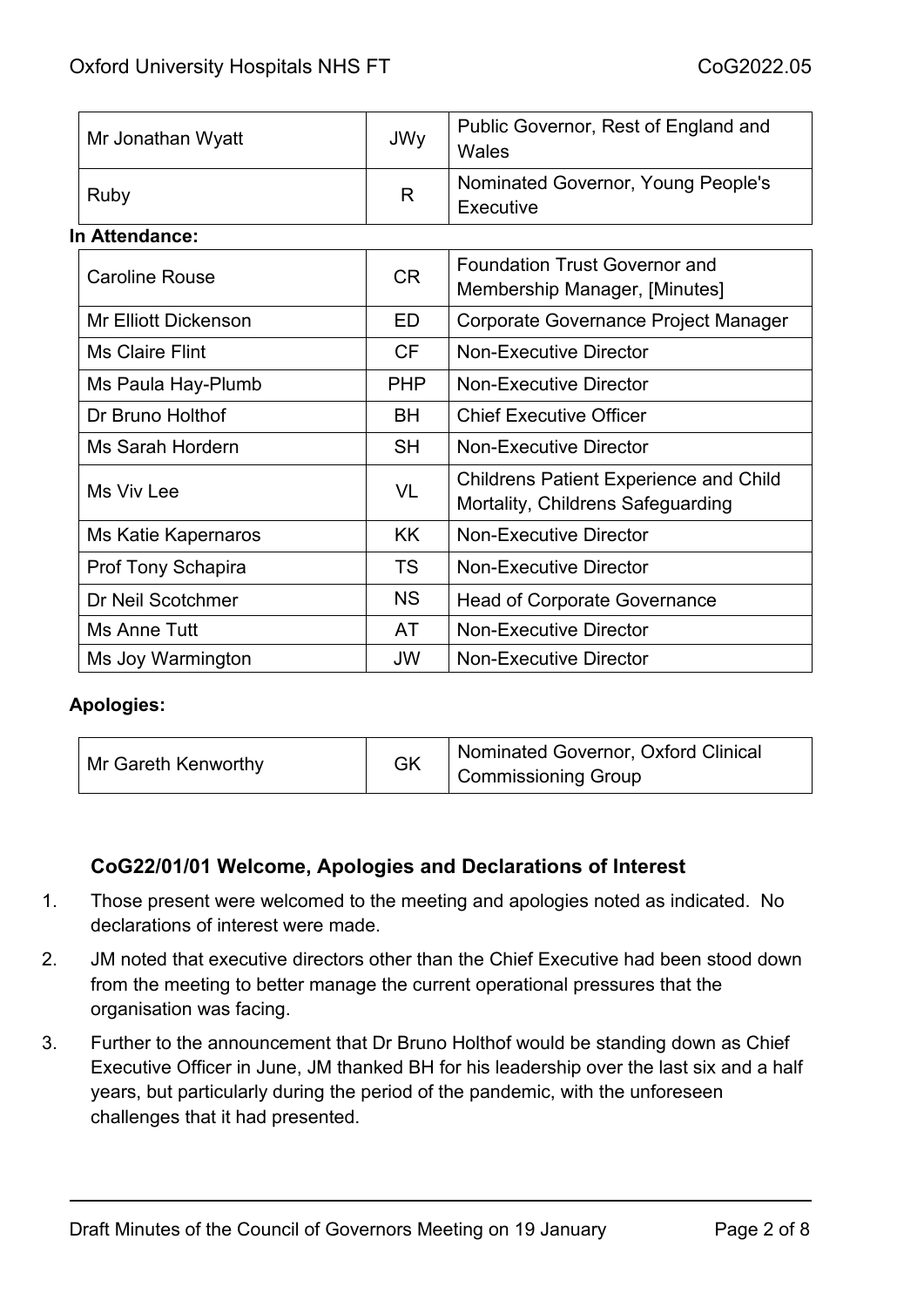- 4. BH responded that it was a pleasure to serve the Trust and he had more that he hoped to achieve in his final months. He noted that the last two years had been a challenge for everyone in terms of their personal and professional lives but expressed optimism about the future as a transition took place into the 'new normal'. BH explained that his decision to step down was to allow him to work flexibly and spend more time with friends and family around the world.
- 5. JM reminded governors that the responsibility to appoint a new Chief Executive Officer sat with the non-executive but that the Council of Governors needed to approve the appointment. He noted that he would therefore be seeking the views of governors on the attributes and experience that should be sought.

### **CoG22/01/02 Minutes of the Meeting Held on 13 October 2021**

6. The minutes were confirmed as an accurate record of the meeting.

## **CoG22/01/03 Action Log and Matters Arising**

- 7. There were no matters for report from the Action Log.
- 8. The Chair noted that the Membership Working Group had met and that an updated Membership Strategy would be brought to the Council at a future meeting.

#### **CoG22/01/04 Chair's Business**

#### Update on Integrated Care System

- 9. JM reported that the formal creation of the ICS Board had been deferred until July. However James Kent had been confirmed in the chief executive role and recruitment of the non-executive directors to the ICS was underway. Javed Khan had been appointed as the Chair designate.
- 10. JM reported that he would be meeting with Javed Khan later in the week and would encourage links to be established with governors.
- 11. CG explained that a meeting had taken place with lead governors across the BOB ICS. This had focussed on public engagement and had involved Healthwatch which CG had regarded as encouraging. CG noted that the ICS would be making an appointment to a role with a particular focus on engagement.

#### Oxfordshire County Council Chief Executive

12. The Council noted that OCC would also be beginning the recruitment process for a new chief executive and that governors would be kept briefed in relation to this.

#### Appointment of the External Auditor

13. The Council also heard that it had been the intention to bring the recommendation from the External Auditor Working Group to this meeting but that work to confirm this was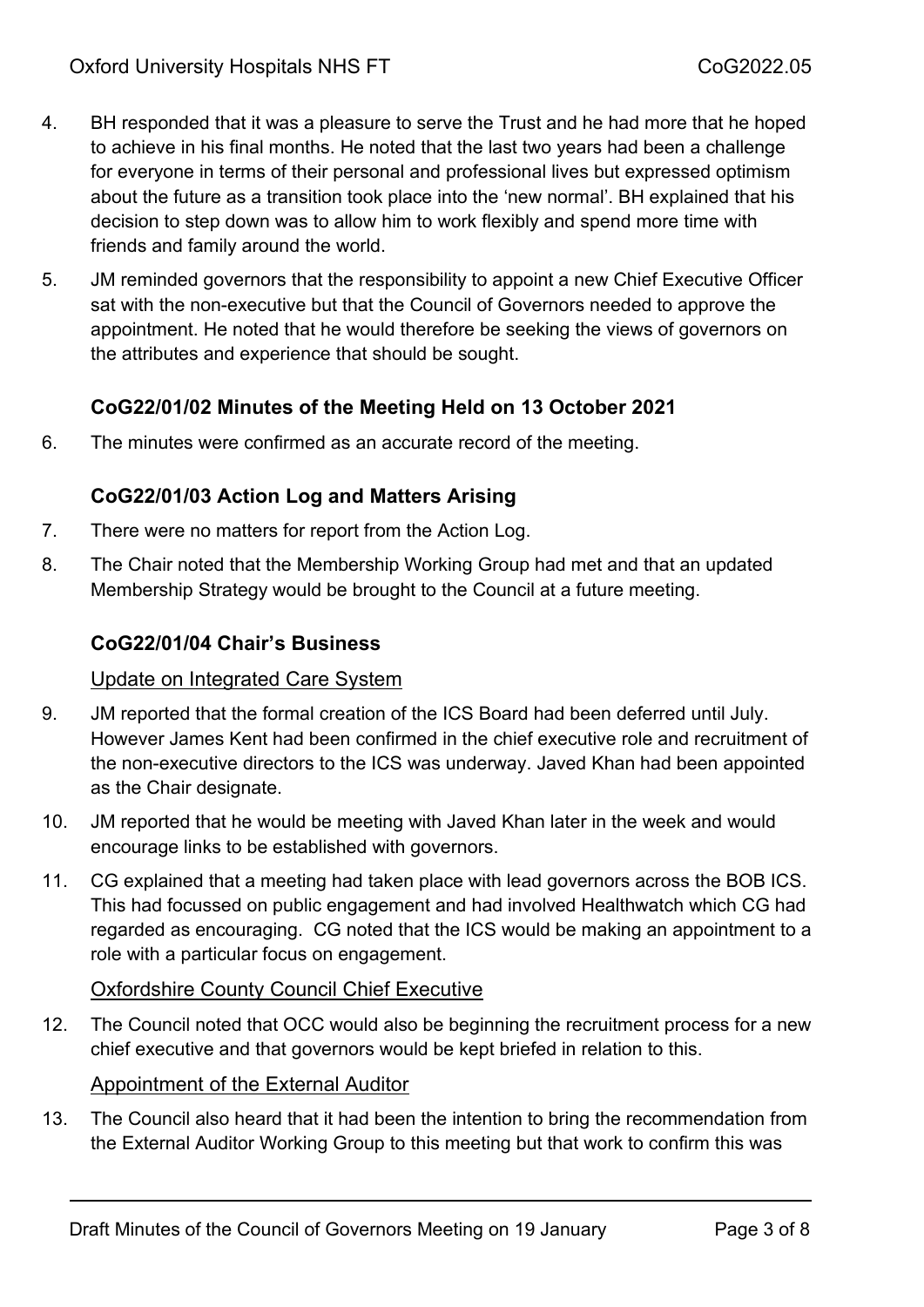still on going. It was noted that an opportunity was likely to be required for the Council to consider this recommendation in February.

#### Update on Governor Elections

14. CR reported that the window for nominations was now open and that members were registering and completing nominations forms. Nominations would close at 5pm on Monday 24 January.

### **CoG22/01/05 Update on COVID-19 Operational Response**

- 15. BH reported that the Trust was still experiencing serious operational pressures, but that it was felt that the peak of the omicron wave had passed. Pressures were increased by high levels of pandemic-related staff absences. A&E attendances were also high and returning patients home or into care was still proving challenging. BH expressed his thanks to staff for the relentless commitment that had been demonstrated over the last two years.
- 16. CG noted that the issue of mandatory staff vaccinations had been discussed at the Performance, Workforce and Finance Committee meeting with Terry Roberts, Chief People Officer and that the Committee had been reassured that a compassionate approach was being taken. JM confirmed that a discussion of the issue had taken place at the public Board meeting.
- 17. The Council noted that although the majority of staff were fully vaccinated there were a number of staff where this could not be confirmed. Staff members were being contacted personally to ask for their vaccination status, and if not vaccinated, to explore what the barriers to vaccination were. JM added that the Board were looking at business continuity risks that might arise and to understand why some staff were not taking up the opportunity for vaccination.
- 18. The Council noted that the government might shortly choose to relax COVID restrictions but BH confirmed that current safeguards would remain in place across OUH. He noted that although the peak was past there were still a significant number of infections and people were still losing their lives in the current wave. In this context he emphasise that current infection prevention and control measures needed to stay in place to keep staff and patients safe.
- 19. JM noted that the Oxford system leaders group continued to review the situation. He commented that community infection rates remained much higher than in the past and that, although measures in the community might return to normal, the Trust needed to consider the vulnerability of its patients.
- 20. The Council noted the possibility that self-isolation rules might be relaxed and BH explained that the rules in relation to staff isolation would be reviewed in the light of any changes in guidance. He emphasised that currently the staff testing programme continued with staff asked to test twice weekly. It was expected that staff testing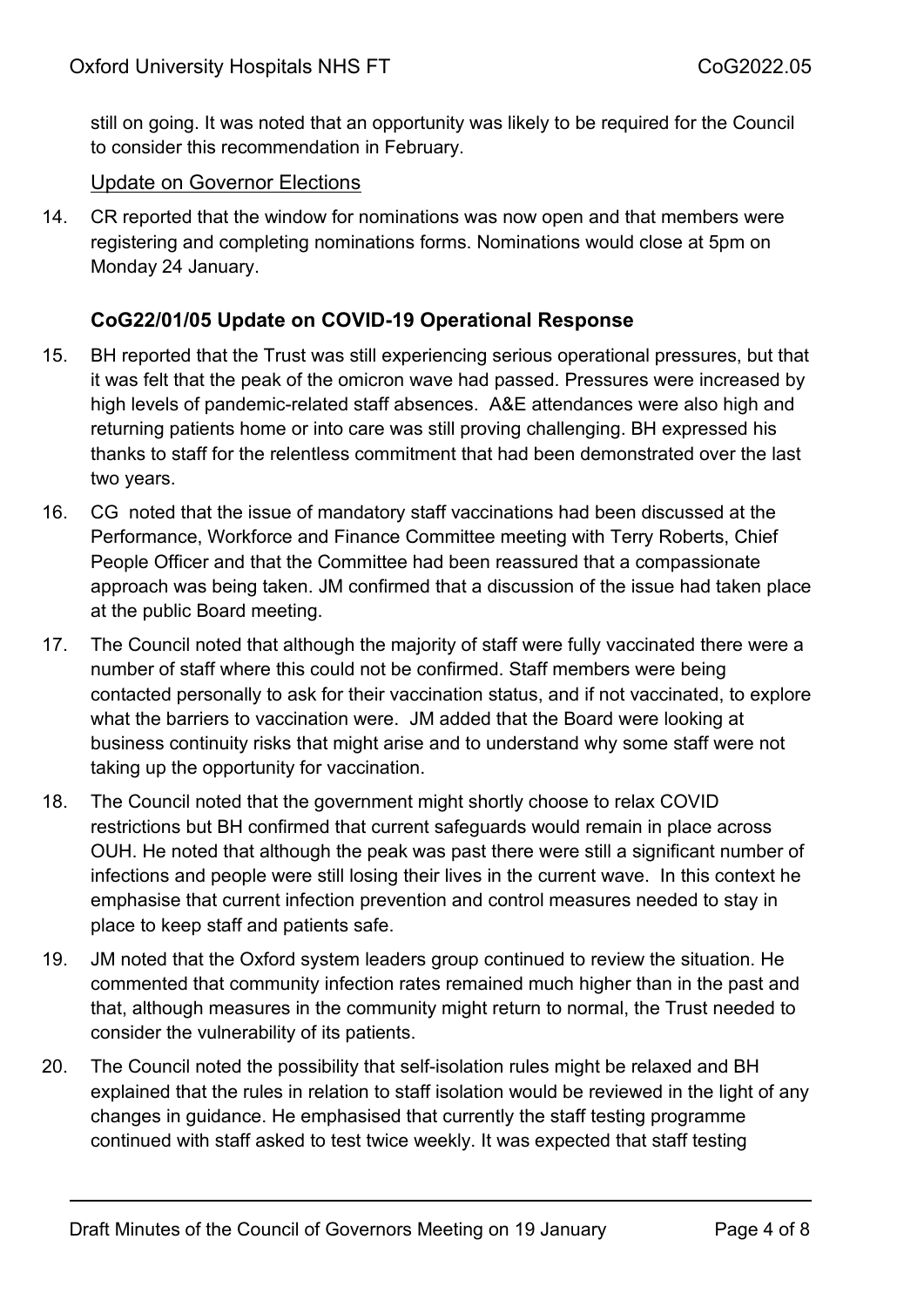positive would continue to need to self-isolate as the Trust treated highly vulnerable patients.

- 21. BH explained that the need for OUH to provide mutual aid to other trusts had been significantly lower during the omicron wave than the delta wave of the pandemic. However there were a small number of specific services where the Trust had both given and received support.
- 22. The Chief Executive also explained that Trust staff had worked tirelessly to keep all non-COVID services operating as far as possible. He explained that for some services, even before the pandemic, there had been a demand and capacity imbalance that had been exacerbated by COVID. Staff had focussed on urgent and emergency cases, but also on patients who had been waiting a long time. The Trust was working hard to substantially reduce the number of patients waiting over two years by the end of March and the final numbers were expected to be far lower than had been feared at the advent of the omicron wave.
- 23. The Trust's decision that staff in its Emergency Departments would wear body cameras was discussed and BH reported that violence and aggression had increased significantly. The Council noted that there was a significant campaign to protect those staff members who could come to harm. The causes of this violence were discussed and BH reported that the pandemic was recognised to have had a mental health impact within communities.
- 24. HH commented that the Trust had created an environment where staff were able to raise issues and noted the training programmes that were being developed to support staff with descalation techniques when dealing with violent aggression.
- 25. JS emphasised that the issues surrounding violence in the Emergency Department were extremely complex. She noted that abuse could be received in phone calls as well as in person and from relatives as well as patients. Based on communication with other trusts she believed that the Trust was in a relatively good position in tackling these challenges and praised that support provided by the security team.
- 26. NR highlighted a recent *Times* article regarding sexual harassment in the surgical workplace. JM explained that a small number of cases of this nature had come to his attention and that he was assured that they had been responded to appropriately and the staff raising complaints protected. He confirmed that the police and professional regulators had been involved where appropriate.
- 27. The Committee noted that the Trust had put considerable effort into advertising the Freedom to Speak Up processes and that a number of directors were involved in staff networks to enable them to pick up any concerns. CF commented that confidence was building and that she felt that the Trust was creating an environment where staff felt able to raise issues.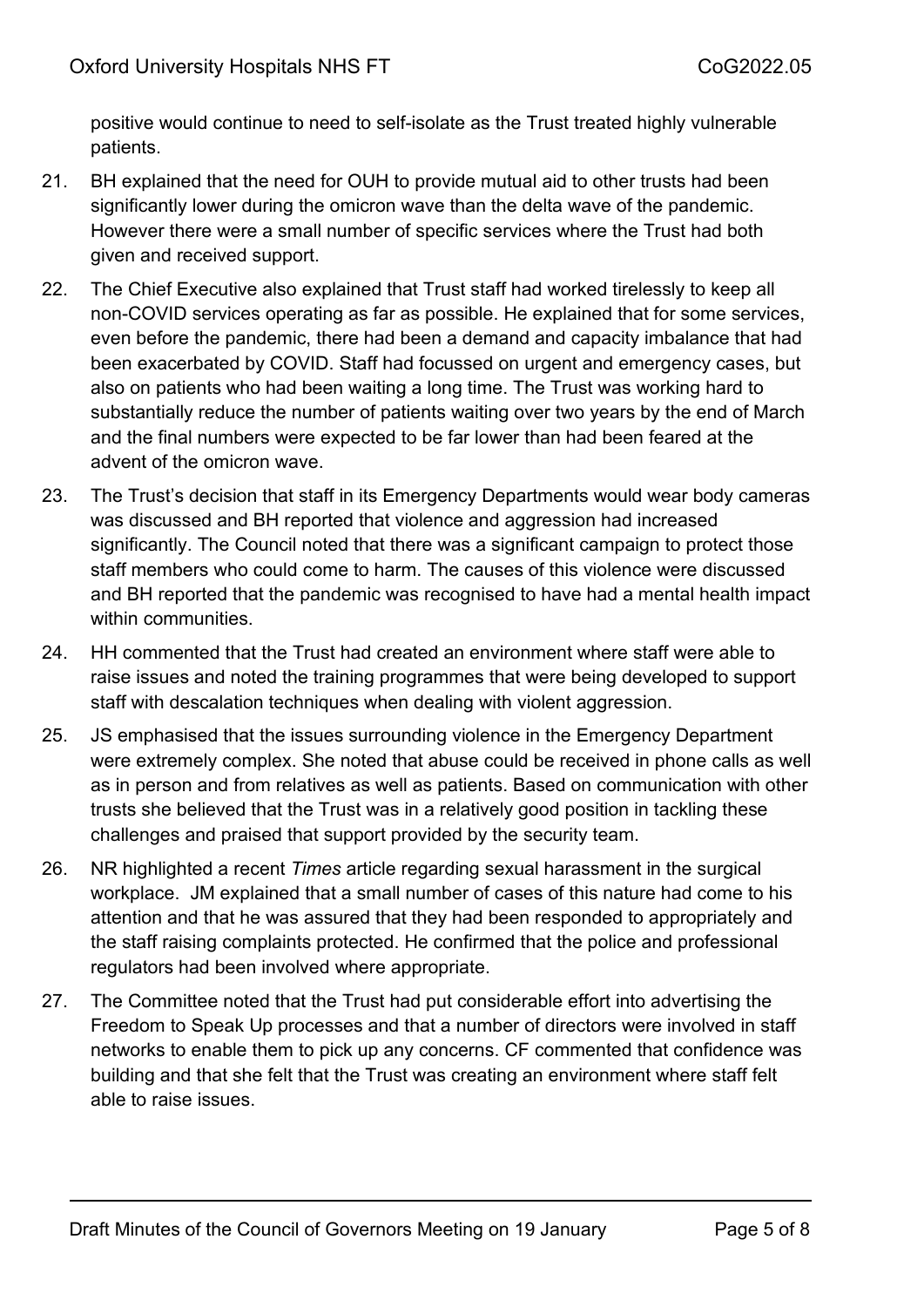# **CoG22/01/06 Future Arrangements for Governor Committees**

- 28. The Council noted that AT had chaired a meeting along with CG, SJD and JW regarding the future arrangements for governor committees and a paper was brought to the committee outlining the recommendations that had emerged from the discussion.
- 29. These included the suggestion that committee memberships should be reviewed annually in order to keep experienced governors on the committee but also to provide opportunities for new governors to join should they wish to.
- 30. It was agreed that it was beneficial for the committees to explore a small number of topics to explore in depth but that care should be taken not to duplicate the activities of Board committees.
- 31. The importance of active engagement with non-executive directors was noted and AT emphasised the benefit of this to non-executive directors in providing them with an opportunity to understand the concerns of govenors. It was hoped that this would allow a constructive dialogue to develop with governors so that they were able to fulfil their role of holding the non-executives to account in a constructive fashion.
- 32. The Council approved the recommendations that all members currently shadowing committees be invited to formally become members should they consent to do so and that committee memberships be formally reviewed by the Council of Governors on an annual basis.
- 33. It also approved the proposal that two or three relevant non-executive directors be identified to regularly attend the PEMQ or PWF Committees respectively.

## **CoG22/01/07 Management of Staff Governor Vacancy**

- 34. JM explained that one of the non-clinical staff governors was no longer working for the Trust and had stood down from their role.
- 35. The Council approved the proposal that two Non-Clinical Staff Governors be elected as part of the current ballot: the first-placed candidate to serve a three-year term (1 April 2022 – 31 March 2025) and the second-placed candidate to serve the remainder of Samantha Parker's term (1 April 2022 – 31 March 2024).

## **CoG22/01/08 Performance, Workforce and Finance Committee Report**

36. CG reported that the Committee had had a constructive discussion of staff wellbeing, supported by Terry Roberts, Chief People Officer, and senior members of his team. The Psychological Medicine Team had outlined the progress that had been made since January 2021, and noted that there was lots of evidence of change in culture and ways of working. It was agreed that the presentation from the session would be circulated to all governors.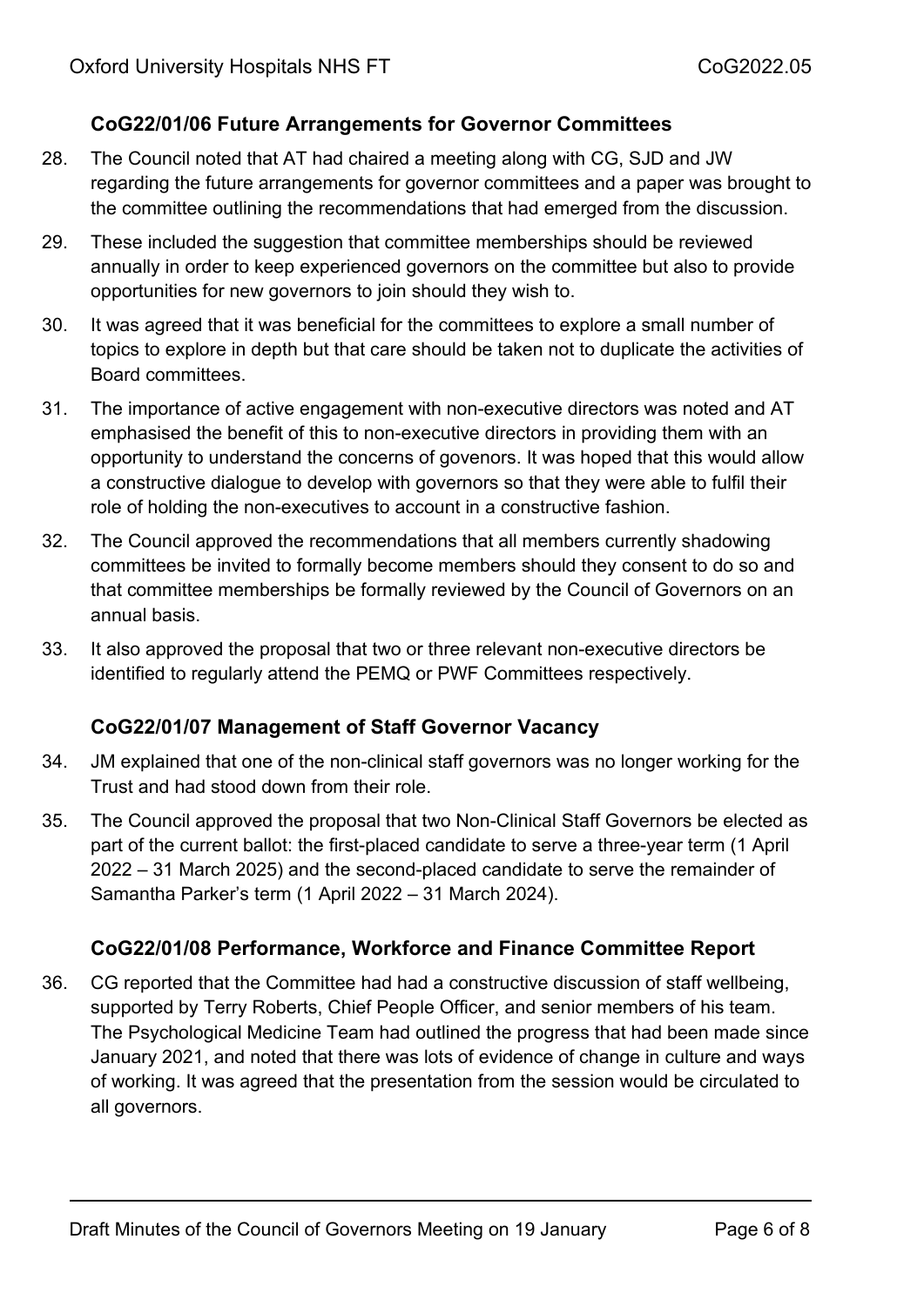# **CoG22/01/09 Lead Governor Report**

37. The Lead Governor had no additional matters to report not already covered on the agenda.

## **CoG22/01/10 Any Other Business**

38. There was no other business on this occasion.

## **CoG22/01/11 Date of Next Meeting**

39. A meeting of the Council of Governors was to take place on **Wednesday 13 April 2022**.

#### **CONFIDENTIAL SESSION**

## **CoG22/01/12 Recommendation from RNAC**

40. The Council of Governors approved the recommendation of the Remuneration, Nominations and Appointments Committee that Ms Claire Flint be re-appointed as a non-executive director for a second three-year term of office concluding on 30 April 2025.

## **CoG22/01/13 Trust Chief Executive Recruitment Process**

- 41. JM explained that the non-executive directors had discussed the process of the recruitment of a new Chief Executive Officer with Terry Roberts, Chief People Officer. This was clearly a very important appointment and would be supported by the use of recruitment consultants.
- 42. The Chair explained that it would be helpful to hear any initial views from governors regarding the type of individual that should be sought in order to assist in ensuring that the Council would be comfortable with the final recommendation brought to it.
- 43. Asked about the potential for an interregnum, JM noted that an internal appointment was possible but that an interim arrangements might be needed, explaining that options were being kept open at that stage.
- 44. GS commented that the number of individuals with the required attributes would be very limited and suggested that a wide net be cast including looking outside of the UK. TBW suggested that any appointment from overseas should ideally have experience with a government-run health system.
- 45. The value of expertise from recruitment consultants in supporting the process was recognised by the Council.